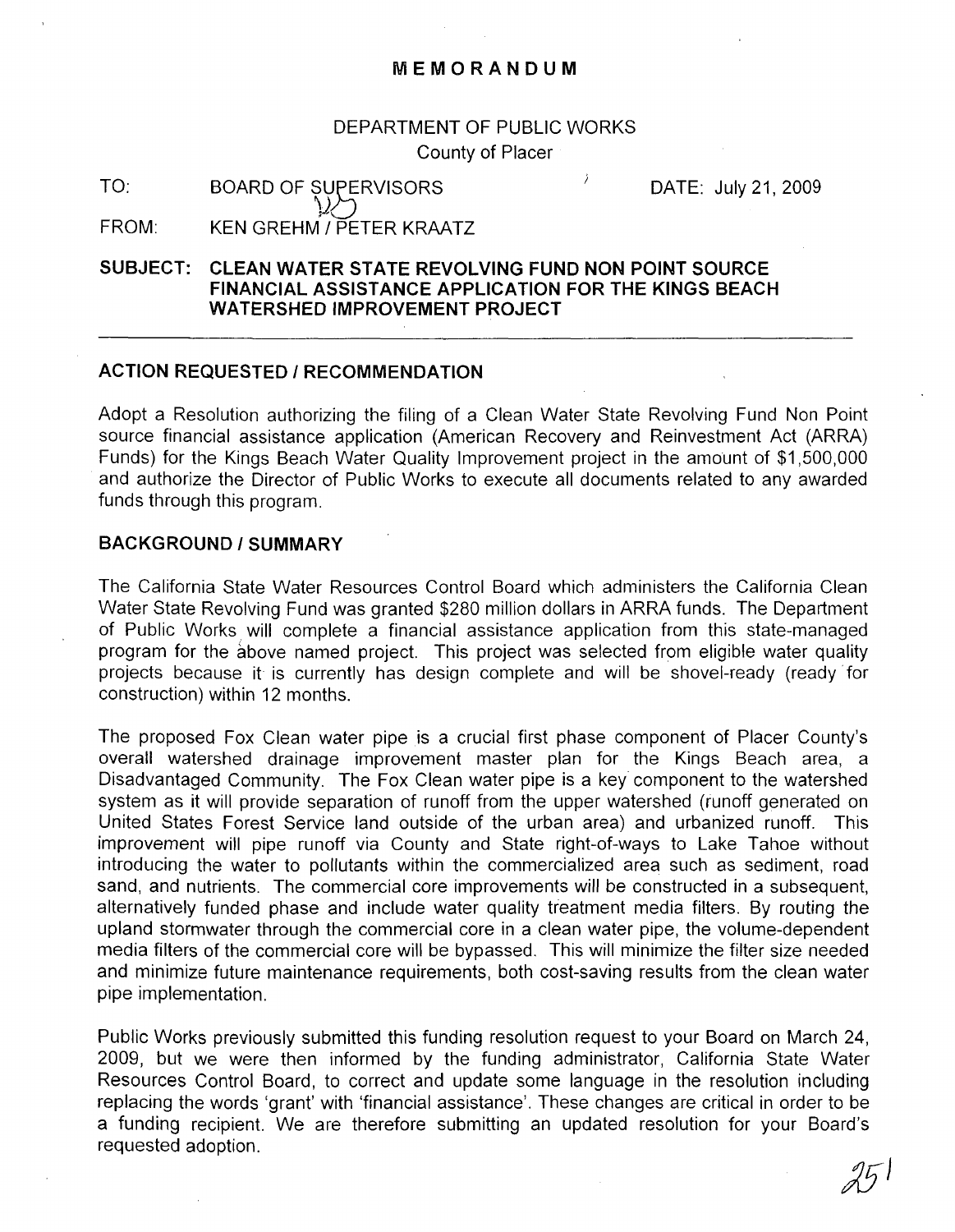Page 2 Clean Water State Revolving Fund Financial Assistance Application Kings Beach watershed Improvement Project

#### **ENVIRONMENTAL**

The action of filing a financial assistance application is not a project as defined by the California Environmental Quality Act (CEQA). The project is individually regulated pursuant to the requirements of CEQA and the Placer County Environmental Review Ordinance. The project has a Notice of Determination (NOD) filed with the California State Clearinghouse and approved by the Board of Supervisors.

## **FISCAL IMPACT**

The Kings Beach Watershed Improvement Project (WIP) is estimated to cost over \$25,000,000 and be designed and constructed in phases over the next 10 years as funding permits. The Fox Clean Water Pipe project is the first phase of the WIP and is estimated to cost \$1,800,000. The County will apply for \$1,500,000 from the Clean Water State Revolving Fund Program for Fiscal Year 2009-2010 for this first phase construction of the WIP. The remaining needed funding for the Fox project (\$300,000) will originate from existing unspent funding sources including US Forest Service, California Tahoe Conservancy, and Tahoe Regional Planning Agency water quality mitigation fees.

Additional grant funds and matching contributions for future phases of the WIP will continue to be pursued from the following sources: California Tahoe Conservancy; Tahoe Regional Planning Agency; and U.S. Forest Service.

Attachments: Resolution

T:IDPWITahoe Design Group/Maria\BOS Agenda Items\Board Memo Only Items\July 21, 2009\KB WQ - CWSRF Financial Assistance Application\Board Memo CWSRF Grant Application REV 7-07-09 R1.docx